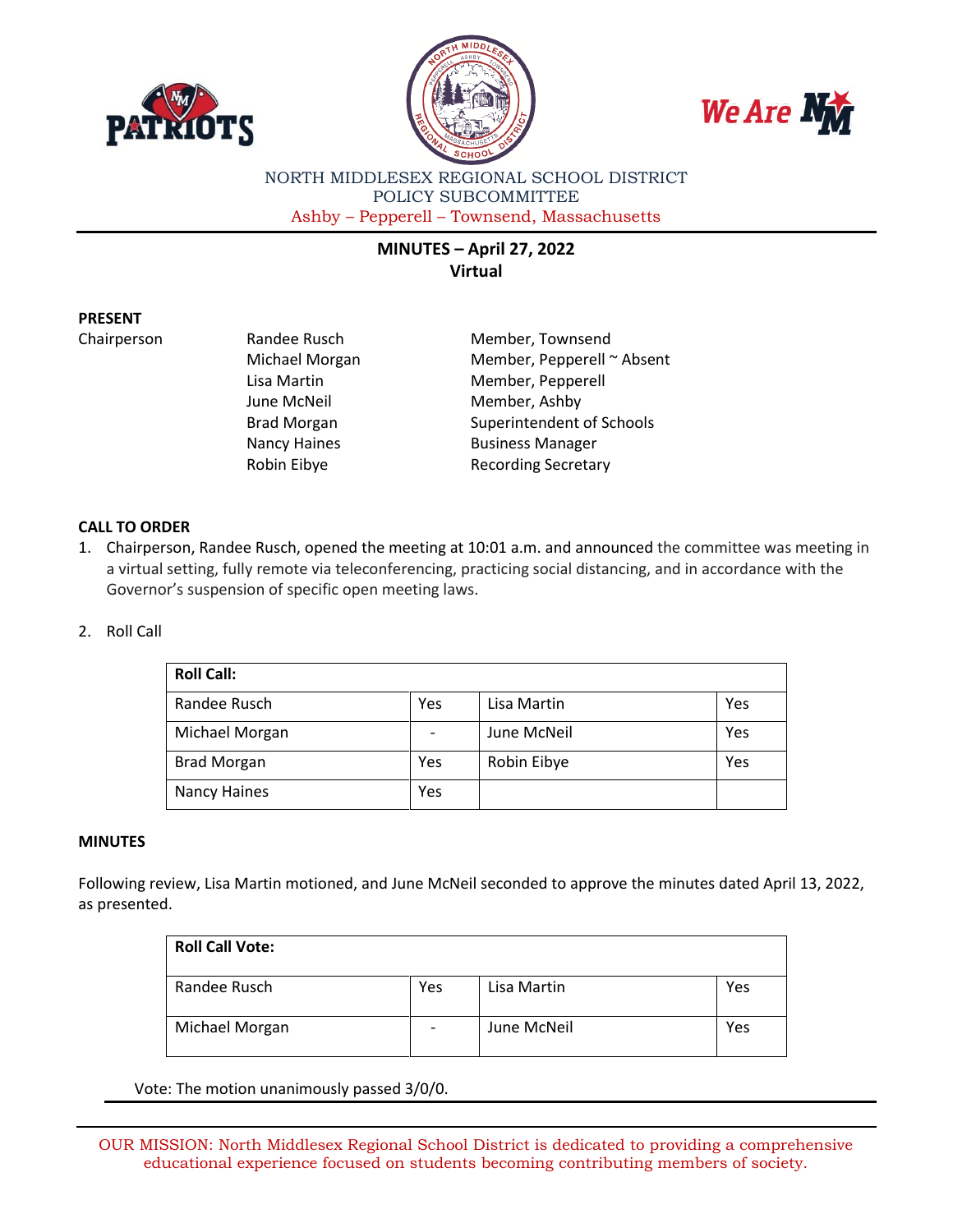### **PUBLIC COMMUNICATIONS**

o None

#### **OLD BUSINESS**

- 1. Regional Agreement
	- $\circ$  The committee reviewed the Regional Agreement Capital Cost Apportionment document, and a discussion ensued about enrollments, district-wide programs, intradistrict, cost apportionment, minimum enrollment, and consistency in assessments.
	- o June McNeil asked what differentiates Capital Costs from Maintenance. Nancy Haines read from the Regional Agreement.
	- o The committee discussed assessments, operating costs, and the stabilization fund.
	- $\circ$  A discussion ensued about hiring a consultant to help with rewriting the Regional Agreement.
	- o Present the Regional Agreement Capital Cost Apportionment document to the towns for review in advance of the Policy – Regional Agreement meeting on May 11, 2022.
	- o The committee agreed the draft agreement should be marked "Working DRAFT." A
	- o Present the agreement at the fall Town Meeting for approval.
	- o The committee discussed repairs to Ashby Elementary School and the approval process. Ms. Rusch said the School Committee would talk with the Ashby representatives to understand their appetite to fund the project.
	- o A discussion ensued about a feasibility study and MSBA funding.
	- o Ms. Haines noted that the Ashby Elementary School lease had expired.

*Lisa Martin motioned, and June McNeil seconded to send the regional agreement working draft document and the Regional Agreement Capital Cost Apportionment working draft document to the towns for review in advance of the Policy – Regional Agreement meeting on May 11, 2022.*

| <b>Roll Call Vote:</b> |                          |             |     |
|------------------------|--------------------------|-------------|-----|
| Randee Rusch           | Yes                      | Lisa Martin | Yes |
| Michael Morgan         | $\overline{\phantom{0}}$ | June McNeil | Yes |

Vote: The motion unanimously passed 3/0/0.

#### **FIVE YEAR REVIEW CYCLE POLICIES**

1. JLCD Administering of Medication in School

*Lisa Martin motioned, and June McNeil seconded to recommend the School Committee approve policy JLCD* Administering of Medication in School *for a first reading as amended.*

| <b>Roll Call Vote:</b> |                          |             |     |
|------------------------|--------------------------|-------------|-----|
| Randee Rusch           | Yes                      | Lisa Martin | Yes |
| Michael Morgan         | $\overline{\phantom{a}}$ | June McNeil | Yes |